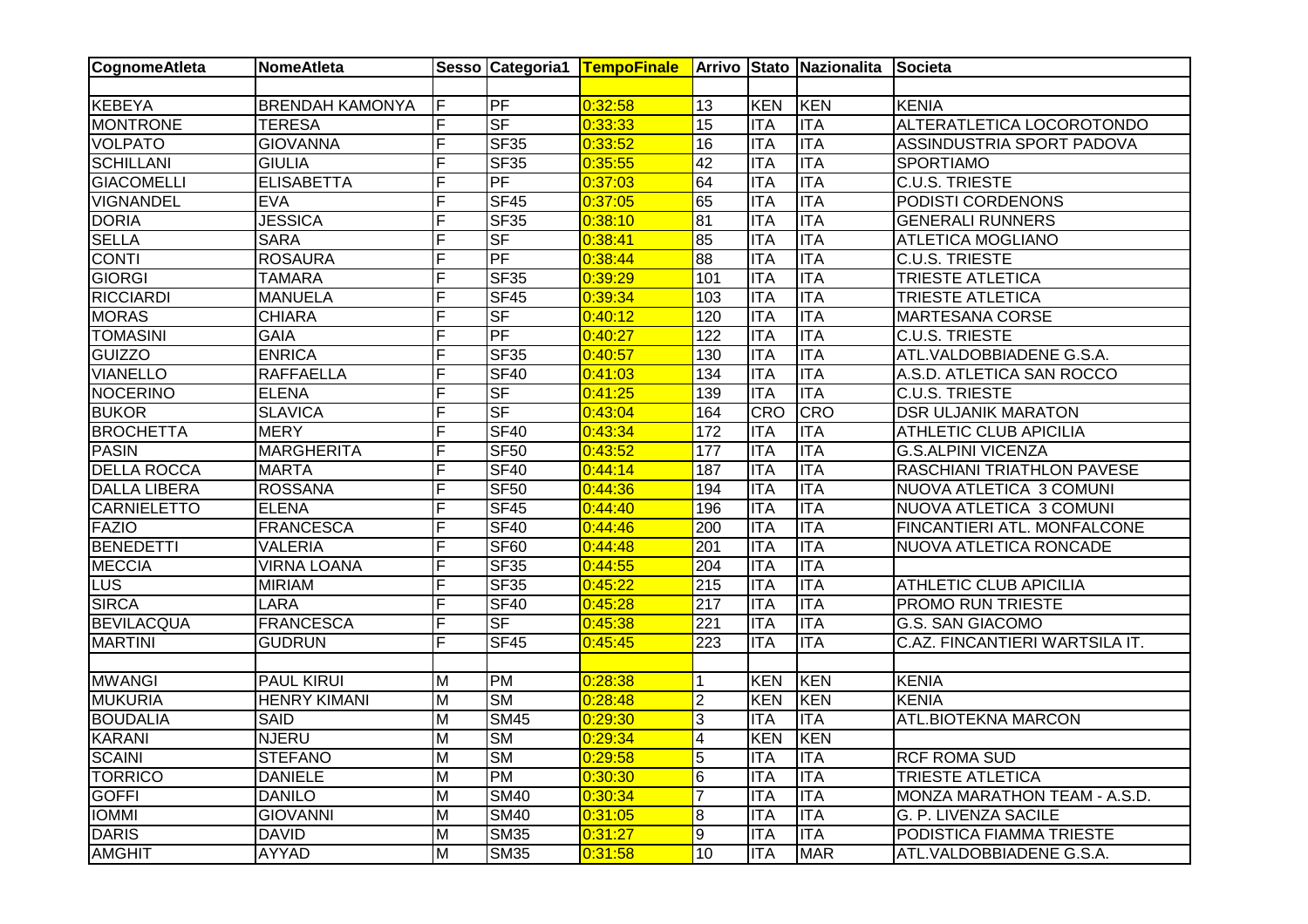| <b>LORENZON</b>    | <b>DOMENICO</b>      | $\overline{\mathsf{M}}$ | <b>SM45</b>              | 0:32:02 | 11              | <b>IITA</b> | <b>ITA</b> | ATL.VALDOBBIADENE G.S.A.             |
|--------------------|----------------------|-------------------------|--------------------------|---------|-----------------|-------------|------------|--------------------------------------|
| <b>GRAZIOTTO</b>   | <b>ROBERTO</b>       | M                       | $\overline{\text{SM}}$   | 0:32:16 | 12              | <b>ITA</b>  | <b>ITA</b> | ATL.PONZANO G.R.AUTOTRASPORTI        |
| <b>TRINCA</b>      | <b>SERGIO</b>        | M                       | <b>SM45</b>              | 0:33:07 | 14              | <b>ITA</b>  | <b>ITA</b> | A.S.D. ATLETICA SAN ROCCO            |
| <b>FARRA</b>       | <b>GABRIELE</b>      | $\overline{\mathsf{M}}$ | $\overline{\text{SM}}$   | 0:34:14 | 17              | <b>ITA</b>  | <b>ITA</b> | <b>G.S. SAN GIACOMO</b>              |
| <b>DE VINCENTI</b> | <b>ALESSANDRO</b>    | $\overline{\mathsf{M}}$ | <b>SM40</b>              | 0:34:18 | 18              | <b>ITA</b>  | <b>ITA</b> | U.S.ATL.QUINTO-MASTELLA              |
| <b>BOBOLANOVIC</b> | <b>TIHOMIR</b>       | $\overline{\mathsf{M}}$ | <b>SM</b>                | 0:34:26 | 19              | <b>CRO</b>  | <b>CRO</b> | <b>DSR ULJANIK MARATON</b>           |
| <b>SERAFIN</b>     | <b>MAURO</b>         | $\overline{\mathsf{M}}$ | <b>SM45</b>              | 0:34:27 | 20              | <b>ITA</b>  | <b>ITA</b> | <b>ATL.BIOTEKNA MARCON</b>           |
| <b>IANCER</b>      | <b>RICCARDO</b>      | M                       | <b>SM45</b>              | 0:34:30 | 21              | <b>ITA</b>  | <b>ITA</b> | <b>LA BAVISELA</b>                   |
| <b>CATTARIN</b>    | <b>NICOLA</b>        | M                       | <b>SM35</b>              | 0:34:30 | $\overline{22}$ | <b>ITA</b>  | <b>ITA</b> | ASD PERCORRERE IL SILE               |
| <b>CATTARIN</b>    | <b>DANIELE</b>       | M                       | <b>SM40</b>              | 0:34:31 | 23              | <b>ITA</b>  | <b>ITA</b> | <b>ASD PERCORRERE IL SILE</b>        |
| <b>TERCON</b>      | <b>BORUT</b>         | M                       | <b>SM</b>                | 0:34:33 | 24              | <b>SLO</b>  | <b>SLO</b> | <b>AK GORICA</b>                     |
| <b>FIORIN</b>      | <b>RENIS</b>         | M                       | <b>SM35</b>              | 0:34:34 | $\overline{25}$ | <b>ITA</b>  | <b>ITA</b> | NUOVA ATLETICA 3 COMUNI              |
| <b>FONTANEL</b>    | <b>GIACOMO</b>       | M                       | $\overline{\text{SM}}$   | 0:34:37 | 26              | <b>ITA</b>  | <b>ITA</b> | ATL.MIRAFIORI                        |
| <b>PIZZATI</b>     | <b>ENRICO</b>        | M                       | <b>SM45</b>              | 0:34:44 | $\overline{27}$ | <b>ITA</b>  | <b>ITA</b> | <b>IDEALDOOR LIBERTAS S. BIAGIO</b>  |
| <b>FARINA</b>      | <b>PIETRO</b>        | $\overline{M}$          | <b>SM45</b>              | 0:34:59 | $\overline{28}$ | <b>ITA</b>  | <b>ITA</b> | <b>LA BAVISELA</b>                   |
| <b>CAMPIGOTTO</b>  | <b>IGNAZIO</b>       | M                       | $\overline{\text{SM45}}$ | 0:35:00 | 29              | <b>ITA</b>  | <b>ITA</b> | NUOVA ATLETICA 3 COMUNI              |
| <b>RNJAK</b>       | <b>IVAN</b>          | M                       | $\overline{\text{SM}}$   | 0:35:02 | 30              | <b>CRO</b>  | <b>CRO</b> | <b>DSR ULJANIK MARATON</b>           |
| <b>BRUNETTA</b>    | <b>FEDERICO</b>      | $\overline{\mathsf{M}}$ | $\overline{\text{SM35}}$ | 0:35:05 | 31              | <b>ITA</b>  | <b>ITA</b> | G. P. LIVENZA SACILE                 |
| <b>MARCHINI</b>    | <b>DARIO</b>         | M                       | <b>SM40</b>              | 0:35:12 | 32              | <b>ITA</b>  | <b>ITA</b> | <b>MARTESANA CORSE</b>               |
| <b>TOFFOLI</b>     | <b>GABRIELE</b>      | M                       | <b>SM35</b>              | 0:35:15 | 33              | <b>ITA</b>  | <b>ITA</b> | ATL.AGORDINA KIWI SPORT              |
| <b>MARCHI</b>      | <b>PAOLO</b>         | M                       | <b>SM50</b>              | 0:35:17 | $\overline{34}$ | <b>ITA</b>  | <b>ITA</b> | RUNNING TEAM PETTINELLI              |
| <b>GIANCOTTI</b>   | <b>CLAUDIO</b>       | M                       | <b>SM40</b>              | 0:35:26 | $\overline{35}$ | <b>ITA</b>  | <b>ITA</b> | <b>SPORTIAMO</b>                     |
| <b>FURLANIS</b>    | <b>PIER GIOVANNI</b> | $\overline{\mathsf{M}}$ | <b>SM45</b>              | 0:35:28 | $\overline{36}$ | <b>ITA</b>  | <b>ITA</b> | ATL. FIAMMECREMISI S.VITO AL T       |
| <b>MOSCA</b>       | <b>MARCO</b>         | $\overline{\mathsf{M}}$ | <b>SM35</b>              | 0:35:38 | $\overline{37}$ | <b>ITA</b>  | <b>ITA</b> | <b>G. P. LIVENZA SACILE</b>          |
| <b>CESARIN</b>     | <b>BRUNO</b>         | M                       | <b>SM35</b>              | 0:35:50 | $\overline{38}$ | <b>ITA</b>  | <b>ITA</b> | RUNNING TEAM PETTINELLI              |
| <b>CAVALLI</b>     | <b>CLAUDIO</b>       | M                       | <b>SM40</b>              | 0:35:50 | 39              | ITA         | <b>ITA</b> | VIGILI DEL FUOCO VENEZIA             |
| <b>TRENTIN</b>     | <b>VIRGINIO</b>      | M                       | <b>SM60</b>              | 0:35:52 | 40              | <b>ITA</b>  | <b>ITA</b> | <b>IDEALDOOR LIBERTAS S. BIAGIO</b>  |
| <b>BUSETTI</b>     | <b>GIUSEPPE</b>      | M                       | $\overline{\text{SM5}}0$ | 0:35:53 | 41              | <b>ITA</b>  | <b>ITA</b> | ATL.VALDOBBIADENE G.S.A.             |
| <b>AGNOLETTO</b>   | <b>ANDREA</b>        | M                       | <b>SM45</b>              | 0:35:56 | 43              | <b>ITA</b>  | <b>ITA</b> | AMATORI ATL.CHIRIGNAGO               |
| <b>NESSENZIA</b>   | <b>LUIGINO</b>       | M                       | <b>SM55</b>              | 0:36:00 | 44              | <b>ITA</b>  | <b>ITA</b> | <b>G.S.QUANTIN - TRATT. I NOVEMB</b> |
| <b>BACHIS</b>      | <b>FRANCESCO</b>     | M                       | $\overline{\text{SM}}$   | 0:36:04 | 45              | <b>ITA</b>  | <b>ITA</b> | <b>U.S. PRIMIERO ASD</b>             |
| <b>BELLOTTO</b>    | <b>GIUSEPPE</b>      | M                       | $\overline{\text{SM}}$   | 0:36:10 | 46              | <b>ITA</b>  | <b>ITA</b> | <b>ATHLETIC CLUB</b>                 |
| <b>SCATTOLIN</b>   | <b>FLAVIO</b>        | M                       | <b>SM40</b>              | 0:36:17 | 47              | <b>ITA</b>  | <b>ITA</b> | ATL.PONZANO G.R.AUTOTRASPORTI        |
| <b>RADO</b>        | <b>COSTANTE</b>      | $\overline{\mathsf{M}}$ | <b>SM60</b>              | 0:36:18 | 48              | <b>ITA</b>  | <b>ITA</b> | NUOVA ATLETICA 3 COMUNI              |
| <b>SALATEO</b>     | <b>ADRIANO</b>       | M                       | <b>SM35</b>              | 0:36:21 | 49              | ITA         | <b>ITA</b> | G.S.D. VAL ROSANDRA TRIESTE          |
| <b>TONIAZZI</b>    | <b>NICOLA</b>        | $\overline{\mathsf{M}}$ | <b>SM40</b>              | 0:36:25 | 50              | <b>ITA</b>  | <b>ITA</b> | <b>LA BAVISELA</b>                   |
| <b>TOMBACCO</b>    | <b>MASSIMO</b>       | $\overline{\mathsf{M}}$ | <b>SM50</b>              | 0:36:26 | 51              | <b>ITA</b>  | <b>ITA</b> | NUOVA ATLETICA 3 COMUNI              |
| <b>PERAZ</b>       | <b>MARINO</b>        | M                       | <b>SM50</b>              | 0:36:26 | 52              | <b>ITA</b>  | <b>ITA</b> | POOL SPORT TRIESTE                   |
| <b>COLLODEL</b>    | <b>FRANCESCO</b>     | M                       | <b>SM</b>                | 0:36:31 | 53              | <b>ITA</b>  | <b>ITA</b> | ATL.VALDOBBIADENE G.S.A.             |
| <b>DE BONA</b>     | <b>DALMAZIO</b>      | M                       | <b>SM45</b>              | 0:36:36 | 54              | <b>ITA</b>  | <b>ITA</b> | G.S.QUANTIN - TRATT. I NOVEMB        |
| <b>FOLEY</b>       | <b>LIAM OLIVER</b>   | M                       | <b>SM40</b>              | 0:36:42 | 55              | <b>ITA</b>  | R          | ATL.VALDOBBIADENE G.S.A.             |
| <b>CHERSINI</b>    | <b>GABRIELE</b>      | $\overline{\mathsf{M}}$ | <b>SM</b>                | 0:36:45 | 56              | <b>ITA</b>  | <b>ITA</b> | <b>VENEZIA RUNNERS ATL.MURANO</b>    |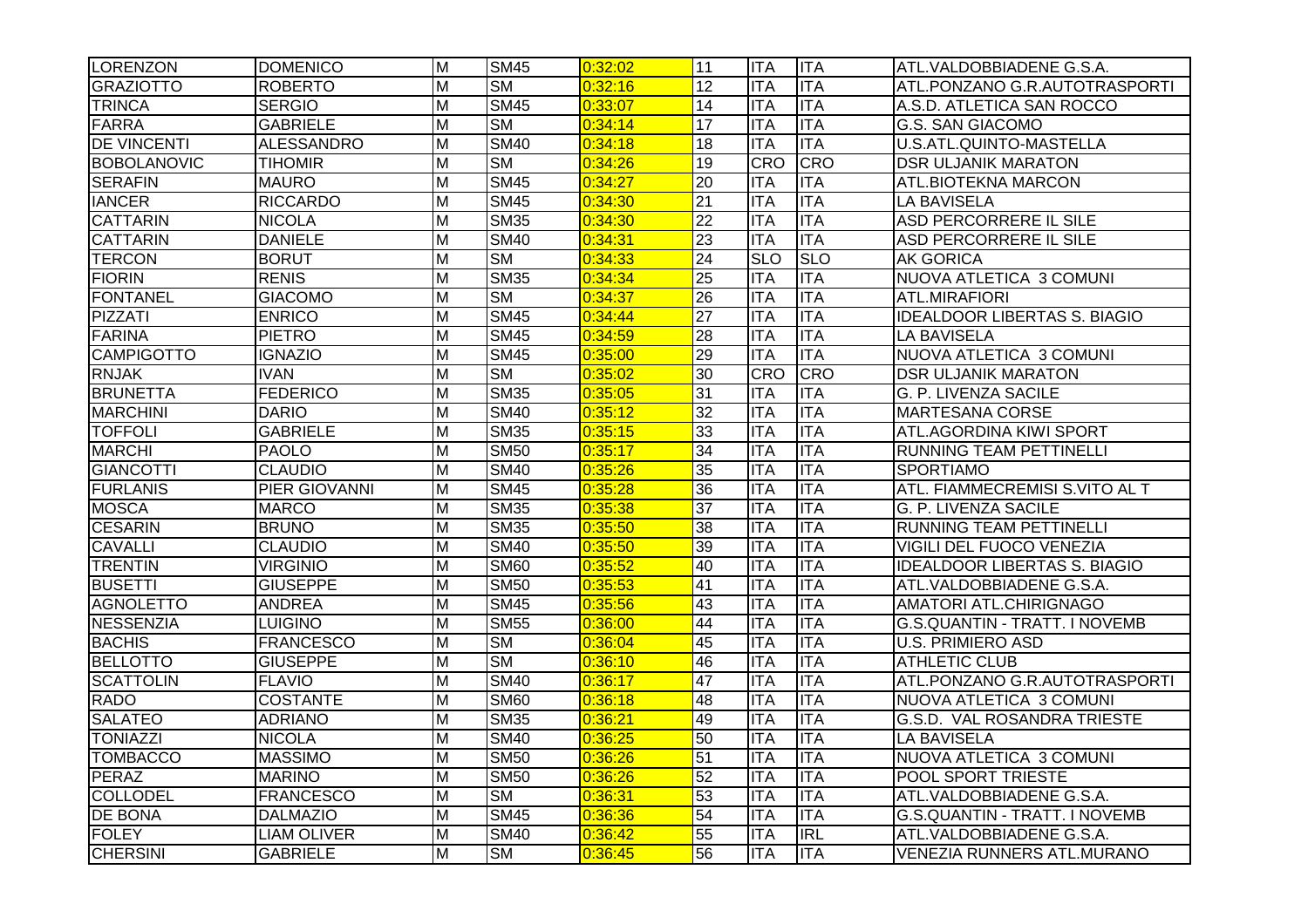| <b>D'ANNA</b>      | <b>MATTEO</b>     | M              | <b>PM</b>                 | 0:36:46 | 57              | <b>ITA</b> | <b>ITA</b>       | G.S. SAN GIACOMO                   |
|--------------------|-------------------|----------------|---------------------------|---------|-----------------|------------|------------------|------------------------------------|
| <b>BELLONI</b>     | <b>ALESSANDRO</b> | M              | <b>SM40</b>               | 0:36:47 | 58              | <b>ITA</b> | <b>ITA</b>       | C.U.S. UDINE                       |
| <b>CASSAN</b>      | <b>STEFANO</b>    | M              | <b>SM</b>                 | 0:36:48 | 59              | <b>ITA</b> | <b>ITA</b>       | ATL. SAN MARTINO COOP CASARSA      |
| <b>CAMAZZOLA</b>   | <b>MANUEL</b>     | M              | <b>SM35</b>               | 0:36:55 | 60              | IITA       | <b>ITA</b>       | ATL.VALDOBBIADENE G.S.A.           |
| <b>D'ANDREA</b>    | <b>NICOLA</b>     | M              | <b>AM</b>                 | 0:36:57 | 61              | <b>ITA</b> | <b>ITA</b>       | <b>CARNIATLETICA</b>               |
| <b>GUADAGNINI</b>  | <b>MARIANO</b>    | M              | <b>SM55</b>               | 0:36:57 | 62              | IITA       | <b>ITA</b>       | ATL.VALDOBBIADENE G.S.A.           |
| <b>SANTON</b>      | <b>ANDREA</b>     | M              | <b>SM35</b>               | 0:37:01 | 63              | <b>ITA</b> | <b>ITA</b>       | A.S.D. GRUPPO GENERALI TRIESTE     |
| <b>GIOSTRA</b>     | <b>RICCARDO</b>   | M              | <b>SM40</b>               | 0:37:07 | 66              | <b>ITA</b> | <b>ITA</b>       | A.S.D. GRUPPO GENERALI TRIESTE     |
| <b>GANZ</b>        | <b>DENIS</b>      | $\overline{M}$ | <b>SM35</b>               | 0:37:10 | 67              | <b>ITA</b> | $\overline{ITA}$ | ATL.AGORDINA KIWI SPORT            |
| <b>GRANDI</b>      | <b>GIULIO</b>     | $\overline{M}$ | <b>SM35</b>               | 0:37:18 | 68              | <b>ITA</b> | $\overline{ITA}$ |                                    |
| <b>SCAINI</b>      | <b>GUIDO</b>      | $\overline{M}$ | <b>SM35</b>               | 0:37:19 | 69              | <b>ITA</b> | <b>ITA</b>       |                                    |
| <b>TREVISAN</b>    | <b>CLAUDIO</b>    | $\overline{M}$ | <b>SM50</b>               | 0:37:24 | $\overline{70}$ | <b>ITA</b> | <b>ITA</b>       | G.S.ATL.DIL.LIB. PIOMBINO DESE     |
| <b>BELLON</b>      | <b>ALESSANDRO</b> | M              | <b>SM35</b>               | 0:37:27 | $\overline{71}$ | <b>ITA</b> | <b>ITA</b>       | A.S.D. ATLETICA SAN ROCCO          |
| <b>ANTONIUTTI</b>  | <b>CLAUDIO</b>    | $\overline{M}$ | <b>SM35</b>               | 0:37:29 | $\overline{72}$ | <b>ITA</b> | $\overline{ITA}$ | C.R.S. VIGILI DEL FUOCO TS         |
| <b>GIUNTA</b>      | <b>FRANCESCO</b>  | $\overline{M}$ | <b>TM</b>                 | 0:37:32 | 73              |            |                  | <b>GRUPPO MARCIATORI GORIZIA</b>   |
| CAO                | <b>CLAUDIO</b>    | $\overline{M}$ | <b>SM45</b>               | 0:37:40 | 74              | IITA       | <b>ITA</b>       | <b>G. P. LIVENZA SACILE</b>        |
| <b>GAGNO</b>       | <b>LUCIANO</b>    | M              | <b>SM55</b>               | 0:37:46 | 75              | <b>ITA</b> | <b>ITA</b>       | ATL.PONZANO G.R.AUTOTRASPORTI      |
| <b>FABRICA</b>     | CALOGERO          | M              | <b>SM55</b>               | 0:37:50 | 76              | <b>ITA</b> | <b>ITA</b>       | ATL. FIAMMECREMISI S.VITO AL T     |
| <b>AMENTA</b>      | <b>SALVATORE</b>  | $\overline{M}$ | <b>SM55</b>               | 0:37:50 | $\overline{77}$ | <b>ITA</b> | <b>ITA</b>       | <b>TRIESTE ATLETICA</b>            |
| <b>BERTOLDO</b>    | <b>ROBERTO</b>    | $\overline{M}$ | <b>SM35</b>               | 0:37:52 | 78              | <b>ITA</b> | <b>ITA</b>       | AMATORI ATL.CHIRIGNAGO             |
| <b>VARDABASSO</b>  | <b>MAURIZIO</b>   | $\overline{M}$ | <b>SM40</b>               | 0:37:56 | 79              | <b>ITA</b> | <b>ITA</b>       | FINCANTIERI ATL. MONFALCONE        |
| <b>D'INCAL</b>     | <b>DARIO</b>      | $\overline{M}$ | <b>SM65</b>               | 0:38:00 | 80              | <b>ITA</b> | <b>ITA</b>       | ATHLETIC CLUB FIREX BELLUNO        |
| <b>SOLDAN</b>      | <b>FAUSTO</b>     | M              | <b>SM40</b>               | 0:38:13 | 82              | <b>ITA</b> | <b>ITA</b>       | NUOVA ATLETICA 3 COMUNI            |
| <b>PARMEGGIANI</b> | <b>ALESSANDRO</b> | $\overline{M}$ | <b>SM35</b>               | 0:38:26 | 83              | <b>ITA</b> | $\overline{ITA}$ | <b>RUNNING WORLD TRIESTE</b>       |
| <b>PUGLISI</b>     | <b>SALVATORE</b>  | $\overline{M}$ | <b>SM65</b>               | 0:38:27 | 84              | <b>ITA</b> | <b>ITA</b>       | ATHLETIC CLUB FIREX BELLUNO        |
| <b>COVRE</b>       | <b>MORENO</b>     | $\overline{M}$ | $\overline{\text{SM}}$ 45 | 0:38:42 | 86              | <b>ITA</b> | ITA              | <b>G. P. LIVENZA SACILE</b>        |
| <b>BUCCI</b>       | <b>STEFANO</b>    | $\overline{M}$ | <b>SM40</b>               | 0:38:43 | 87              | <b>ITA</b> | <b>ITA</b>       | <b>G.S. SAN GIACOMO</b>            |
| <b>RAIMONDO</b>    | <b>SALVATORE</b>  | $\overline{M}$ | <b>SM55</b>               | 0:38:47 | 89              | <b>ITA</b> | <b>ITA</b>       | ATL.PONZANO G.R.AUTOTRASPORTI      |
| <b>PIVETTA</b>     | <b>ALESSANDRO</b> | $\overline{M}$ | <b>SM35</b>               | 0:38:49 | 90              | <b>ITA</b> | <b>ITA</b>       | A.S.D. AMICI DI LUTRANO            |
| FERRARI            | <b>FRANCO</b>     | M              | <b>SM60</b>               | 0:38:49 | 91              | <b>ITA</b> | <b>ITA</b>       | <b>GRUPPO MARCIATORI GORIZIA</b>   |
| <b>GALLO</b>       | <b>CHRISTIAN</b>  | $\overline{M}$ | <b>SM35</b>               | 0:38:50 | 92              | <b>CRO</b> | <b>CRO</b>       | <b>DSR ULJANIK MARATON</b>         |
| <b>TOSCAN</b>      | <b>MARIANO</b>    | M              | <b>SM60</b>               | 0:38:55 | 93              | <b>ITA</b> | <b>ITA</b>       | ATL.VALDOBBIADENE G.S.A.           |
| <b>MOZINA</b>      | <b>IZTOK</b>      | M              | <b>SM50</b>               | 0:38:57 | 94              | <b>ITA</b> | <b>ITA</b>       | <b>CRAL POSTE ITALIANE TRIESTE</b> |
| <b>COLLOVATI</b>   | <b>ROBERTO</b>    | M              | <b>SM35</b>               | 0:38:58 | 95              | <b>ITA</b> | ITA              | FINCANTIERI ATL. MONFALCONE        |
| <b>DEYME</b>       | <b>PAOLO</b>      | M              | <b>SM45</b>               | 0:39:05 | 96              | <b>ITA</b> | <b>ITA</b>       | C.R.S. VIGILI DEL FUOCO TS         |
| <b>MIANI</b>       | <b>ALESSANDRO</b> | M              | <b>SM50</b>               | 0:39:19 | 97              | <b>ITA</b> | <b>ITA</b>       | <b>TRIESTE ATLETICA</b>            |
| <b>DI BRINO</b>    | <b>DOMENICO</b>   | M              | <b>SM35</b>               | 0:39:20 | 98              | <b>ITA</b> | <b>ITA</b>       | A.S.D. PERCORRERE IL SILE          |
| <b>ROSIN</b>       | <b>MARCELLINO</b> | $\overline{M}$ | $\overline{\text{SM45}}$  | 0:39:21 | 99              | <b>ITA</b> | <b>ITA</b>       | NUOVA ATLETICA 3 COMUNI            |
| <b>TOSCAN</b>      | <b>RINALDO</b>    | M              | <b>SM55</b>               | 0:39:23 | 100             | <b>ITA</b> | <b>ITA</b>       | ATL.VALDOBBIADENE G.S.A.           |
| <b>RIZZI</b>       | <b>MASSIMO</b>    | $\overline{M}$ | <b>SM40</b>               | 0:39:33 | 102             | <b>ITA</b> | <b>ITA</b>       | G. P. LIVENZA SACILE               |
| <b>COLELLA</b>     | <b>VINCENZO</b>   | M              | <b>SM45</b>               | 0:39:36 | 104             | <b>ITA</b> | <b>ITA</b>       | ASD PERCORRERE IL SILE             |
| <b>ADAMI</b>       | <b>LORIS</b>      | M              | <b>SM50</b>               | 0:39:40 | 105             | <b>ITA</b> | <b>ITA</b>       | <b>CARNIATLETICA</b>               |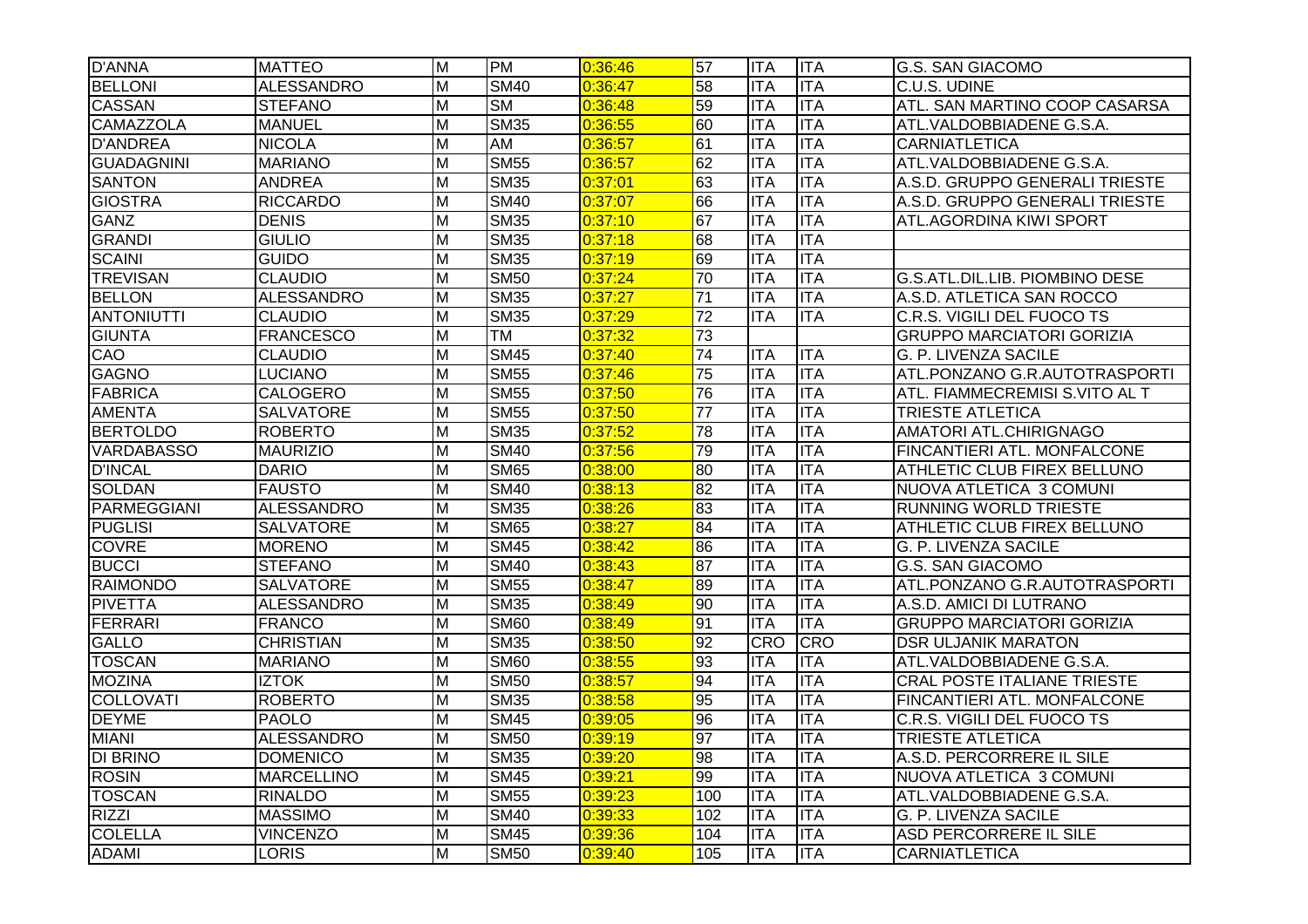| <b>LORENZINI</b>   | <b>MAURIZIO</b>   | M                       | <b>SM55</b>               | 0:39:42 | 106              | <b>ITA</b> | <b>ITA</b> | <b>G.S. ZELOFORAMAGNO</b>          |
|--------------------|-------------------|-------------------------|---------------------------|---------|------------------|------------|------------|------------------------------------|
| <b>LAFASANELLA</b> | <b>VINCENZO</b>   | $\overline{\mathsf{M}}$ | <b>SM45</b>               | 0:39:43 | 107              | <b>ITA</b> | <b>ITA</b> | <b>G.S. SAN GIACOMO</b>            |
| <b>ZANUTTIGH</b>   | <b>MARINO</b>     | M                       | <b>SM45</b>               | 0:39:46 | 108              | <b>ITA</b> | <b>ITA</b> | <b>LA BAVISELA</b>                 |
| <b>DE BONIS</b>    | <b>ALBERTO</b>    | M                       | <b>SM45</b>               | 0:39:47 | 109              | <b>ITA</b> | <b>ITA</b> | <b>AQUARIUM TS</b>                 |
| <b>TOSCAN</b>      | <b>FEDERICO</b>   | M                       | <b>SM40</b>               | 0:39:48 | 110              | <b>ITA</b> | <b>ITA</b> | <b>PROMO RUN TRIESTE</b>           |
| <b>ZANARDO</b>     | <b>BRUNO</b>      | M                       | <b>SM35</b>               | 0:39:49 | 111              | <b>ITA</b> | <b>ITA</b> | <b>G. P. LIVENZA SACILE</b>        |
| <b>QUERIN</b>      | <b>STEFANO</b>    | M                       | <b>SM35</b>               | 0:39:53 | $\overline{112}$ | <b>ITA</b> | <b>ITA</b> |                                    |
| <b>TOMA</b>        | ANDREA            | M                       | <b>SM50</b>               | 0:39:56 | 113              | <b>ITA</b> | <b>ITA</b> | ATL.VICENTINA                      |
| <b>BRESSAN</b>     | LUCA              | M                       | $\overline{\text{SM}}$    | 0:39:59 | 114              | <b>ITA</b> | <b>ITA</b> | <b>G.S. SAN GIACOMO</b>            |
| <b>VITASOVIC</b>   | <b>MAURO</b>      | M                       | <b>SM35</b>               | 0:40:03 | 115              | <b>CRO</b> | <b>CRO</b> |                                    |
| <b>ZOLIA</b>       | <b>MATTEO</b>     | M                       | <b>SM35</b>               | 0:40:06 | 116              | <b>ITA</b> | <b>ITA</b> | G.S.D. VAL ROSANDRA TRIESTE        |
| <b>CERIALI</b>     | <b>PAOLO</b>      | $\overline{\mathsf{M}}$ | <b>SM60</b>               | 0:40:08 | 117              | <b>ITA</b> | <b>ITA</b> | ATL.VALDOBBIADENE G.S.A.           |
| <b>POIANI</b>      | <b>RENZO</b>      | M                       | <b>SM55</b>               | 0:40:09 | 118              | <b>ITA</b> | <b>ITA</b> | <b>CRAL POSTE ITALIANE TRIESTE</b> |
| <b>IANIRO</b>      | <b>MARCO</b>      | $\overline{M}$          | <b>SM40</b>               | 0:40:10 | 119              | <b>ITA</b> | <b>ITA</b> | POLISPORTIVA TRIVENETO TRIESTE     |
| <b>AUBER</b>       | <b>DAVIDE</b>     | M                       | <b>SM45</b>               | 0:40:14 | $\overline{121}$ | <b>ITA</b> | <b>ITA</b> | PODISTICA FIAMMA TRIESTE           |
| <b>SALVI</b>       | <b>FRANCESCO</b>  | $\overline{\mathsf{M}}$ | <b>SM</b>                 | 0:40:27 | $\overline{123}$ | <b>ITA</b> | <b>ITA</b> | FINCANTIERI ATL. MONFALCONE        |
| <b>CARBONI</b>     | <b>MARCO</b>      | M                       | $\overline{\text{SM}}$    | 0:40:29 | 124              | <b>ITA</b> | <b>ITA</b> | POOL SPORT TRIESTE                 |
| <b>BADIN</b>       | <b>PIETRO</b>     | M                       | <b>SM50</b>               | 0:40:31 | 125              | <b>ITA</b> | <b>ITA</b> | ATL. FIAMMECREMISI S.VITO AL T     |
| <b>IKOVIC</b>      | <b>ZELJKO</b>     | $\overline{\mathsf{M}}$ | <b>SM50</b>               | 0:40:33 | 126              | <b>CRO</b> | <b>CRO</b> | <b>DSR ULJANIK MARATON</b>         |
| <b>LUKAN</b>       | <b>ROMAN</b>      | M                       | <b>SM40</b>               | 0:40:36 | 127              | <b>ITA</b> | <b>ITA</b> | <b>LA BAVISELA</b>                 |
| <b>FONTANA</b>     | <b>MAURO</b>      | $\overline{\mathsf{M}}$ | <b>SM40</b>               | 0:40:47 | 128              | <b>ITA</b> | <b>ITA</b> | ATL.VALDOBBIADENE G.S.A.           |
| LO GIUDICE         | <b>GIOACCHINO</b> | M                       | <b>SM45</b>               | 0:40:49 | 129              | <b>ITA</b> | <b>ITA</b> | <b>ATLETICAROSAMARIA</b>           |
| <b>SCIORTINO</b>   | <b>VITTORIO</b>   | M                       | $\overline{\text{SM}}$    | 0:40:57 | 131              | <b>ITA</b> | <b>ITA</b> | PODISTICA FIAMMA TRIESTE           |
| <b>RNJAK</b>       | <b>OZREN</b>      | M                       | <b>SM50</b>               | 0:40:58 | 132              | <b>CRO</b> | <b>CRO</b> | <b>DSR ULJANIK MARATON</b>         |
| <b>RUPEL</b>       | <b>WALTER</b>     | M                       | <b>SM50</b>               | 0:41:02 | 133              |            |            | A.S.D. GRUPPO GENERALI TRIESTE     |
| <b>DEGANUTTI</b>   | <b>ENZO</b>       | $\overline{\mathsf{M}}$ | <b>SM50</b>               | 0:41:03 | 135              | <b>ITA</b> | <b>ITA</b> | JALMICCO CORSE ASD                 |
| PARONUZZI          | <b>GUIDO</b>      | M                       | <b>SM50</b>               | 0:41:07 | 136              | <b>ITA</b> | <b>ITA</b> | <b>TRIESTE ATLETICA</b>            |
| <b>FUSON</b>       | <b>MARINO</b>     | M                       | <b>SM55</b>               | 0:41:16 | 137              | <b>ITA</b> | <b>ITA</b> | ATL.VALDOBBIADENE G.S.A.           |
| <b>MATIKA</b>      | <b>LUCIJAN</b>    | M                       | <b>SM60</b>               | 0:41:19 | 138              | <b>CRO</b> | <b>CRO</b> | <b>DSR ULJANIK MARATON</b>         |
| <b>SAVOLDI</b>     | <b>ALESSANDRO</b> | M                       | <b>SM35</b>               | 0:41:29 | 140              | <b>ITA</b> | <b>ITA</b> | GARDA RUNNING A.S.D.               |
| <b>BARIZZA</b>     | <b>GIULIANO</b>   | M                       | <b>SM65</b>               | 0:41:36 | 141              | <b>ITA</b> | <b>ITA</b> | <b>ASD BARIZZA SPORT</b>           |
| <b>OLFI</b>        | <b>MAURIZIO</b>   | M                       | <b>SM55</b>               | 0:41:40 | $\overline{142}$ | <b>ITA</b> | <b>ITA</b> | <b>VENICEMARATHON CLUB</b>         |
| <b>MISSORI</b>     | <b>MAURILIO</b>   | M                       | <b>SM55</b>               | 0:41:41 | 143              | <b>ITA</b> | <b>ITA</b> | A.S.D. GRUPPO GENERALI TRIESTE     |
| <b>GIANNOTTA</b>   | <b>STEFANO</b>    | M                       | <b>SM45</b>               | 0:41:42 | 144              | <b>ITA</b> | <b>ITA</b> | A.S.D. GRUPPO GENERALI TRIESTE     |
| <b>RASENI</b>      | <b>STEFANO</b>    | M                       | <b>SM40</b>               | 0:41:46 | 145              | <b>ITA</b> | <b>ITA</b> | <b>CRAL POSTE ITALIANE TRIESTE</b> |
| <b>SORGATO</b>     | <b>GIOVANNI</b>   | M                       | <b>SM50</b>               | 0:41:50 | 146              | <b>ITA</b> | <b>ITA</b> | ATLETICA RIVIERA DEL BRENTA        |
| <b>CAPPELLAZZI</b> | <b>GIANPIETRO</b> | M                       | <b>SM40</b>               | 0:41:55 | 147              | <b>ITA</b> | <b>ITA</b> | <b>ATHLETIC CLUB APICILIA</b>      |
| <b>ZAJKOVSKI</b>   | <b>LJUBO</b>      | M                       | <b>SM55</b>               | 0:41:57 | 148              | <b>CRO</b> | <b>CRO</b> | <b>DSR ULJANIK MARATON</b>         |
| <b>PUNTIL</b>      | <b>ERMES</b>      | M                       | <b>SM55</b>               | 0:42:00 | 149              | <b>ITA</b> | <b>ITA</b> | PIANI DI VAS                       |
| <b>BORTOLINI</b>   | <b>SEVERINO</b>   | M                       | <b>SM65</b>               | 0:42:05 | 150              | <b>ITA</b> | <b>ITA</b> | ATL.VALDOBBIADENE G.S.A.           |
| <b>MORITSCH</b>    | <b>MASSIMO</b>    | M                       | $\overline{\text{SM5}}$ 5 | 0:42:07 | 151              | <b>ITA</b> | <b>ITA</b> | ATHLETIC CLUB FIREX BELLUNO        |
| <b>CODATO</b>      | <b>RAFFAELLO</b>  | M                       | <b>SM40</b>               | 0:42:12 | 152              | <b>ITA</b> | <b>ITA</b> | A.S.D. PAVANELLO                   |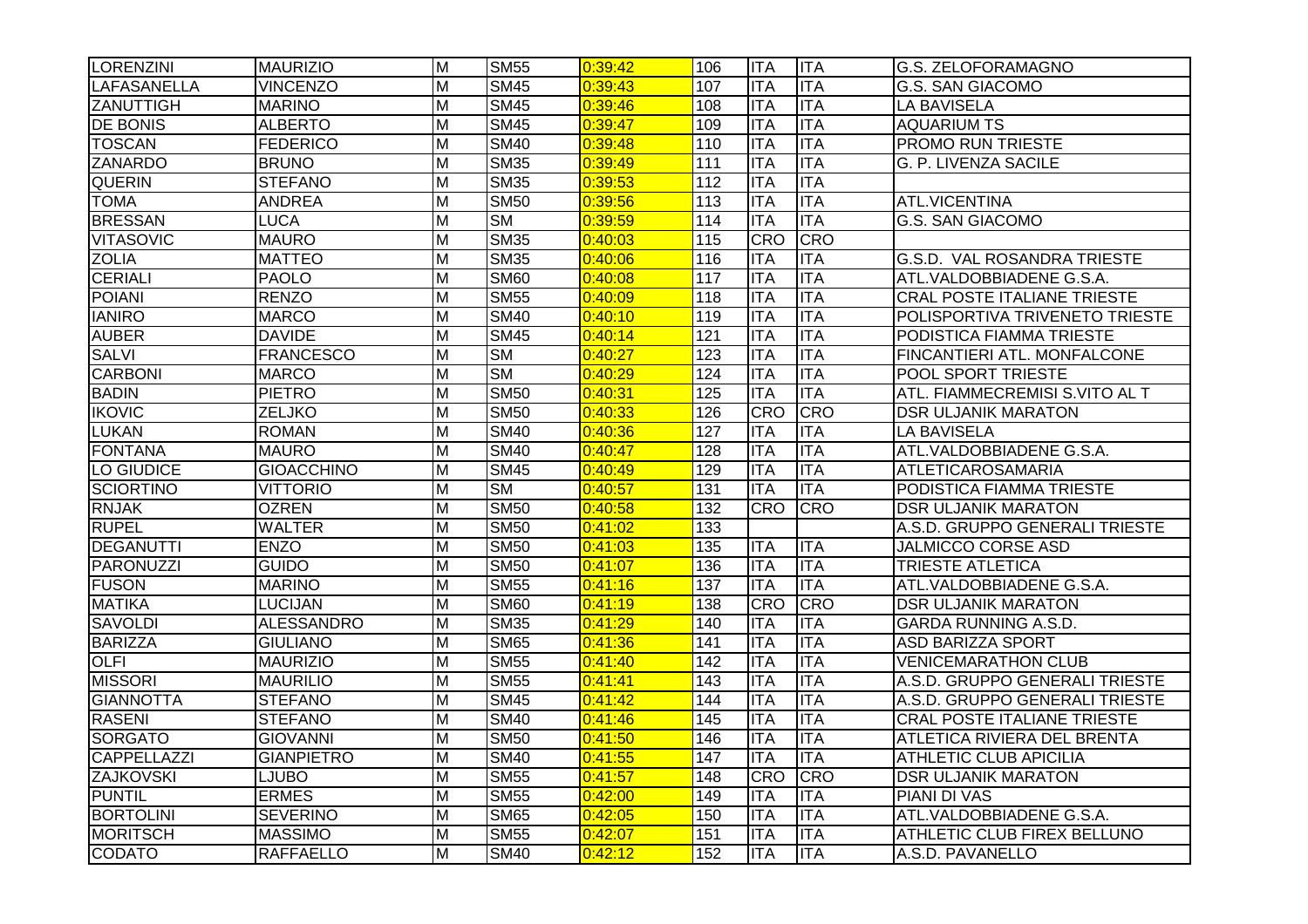| <b>SILVESTRI</b>  | <b>ALESSANDRO</b> | M                       | <b>SM35</b>              | 0:42:13 | 153              | <b>ITA</b> | <b>ITA</b> | G.S.D. VAL ROSANDRA TRIESTE        |
|-------------------|-------------------|-------------------------|--------------------------|---------|------------------|------------|------------|------------------------------------|
| <b>SERGAS</b>     | <b>DARIO</b>      | M                       | <b>SM50</b>              | 0:42:16 | 154              | <b>ITA</b> | <b>ITA</b> | <b>LA BAVISELA</b>                 |
| <b>PIANELLA</b>   | <b>ROBERTO</b>    | $\overline{M}$          | <b>SM55</b>              | 0:42:27 | 155              | <b>ITA</b> | <b>ITA</b> | <b>RUNNING WORLD TRIESTE</b>       |
| <b>GERACI</b>     | <b>CALOGERO</b>   | M                       | <b>SM50</b>              | 0:42:27 | 156              | IITA       | <b>ITA</b> | A.S.D. PASSIONE CORSA RIBERA       |
| <b>SOPRANI</b>    | <b>MARCO</b>      | M                       | <b>SM40</b>              | 0:42:39 | 157              |            |            |                                    |
| <b>CAPPELLARO</b> | <b>MASSIMO</b>    | M                       | <b>SM45</b>              | 0:42:40 | 158              | IITA       | <b>ITA</b> | <b>G. P. LIVENZA SACILE</b>        |
| <b>ZUCCOLIN</b>   | <b>GIUSEPPE</b>   | M                       | <b>SM40</b>              | 0:42:43 | 159              | <b>ITA</b> | <b>ITA</b> | A.S.D. GRUPPO GENERALI TRIESTE     |
| <b>MARTINISI</b>  | <b>QUIRINO</b>    | M                       | <b>SM40</b>              | 0:42:52 | 160              | <b>ITA</b> | <b>ITA</b> | <b>SPORTIAMO</b>                   |
| <b>MERCIAI</b>    | <b>GINO</b>       | $\overline{M}$          | <b>SM50</b>              | 0:42:56 | 161              | <b>ITA</b> | <b>ITA</b> | <b>PROMO RUN TRIESTE</b>           |
| <b>MILAN</b>      | <b>ANDREA</b>     | M                       | <b>SM55</b>              | 0:42:59 | 162              | <b>ITA</b> | <b>ITA</b> | POLISPORTIVA VALDAGNO              |
| <b>CENEDESE</b>   | <b>DORIANO</b>    | M                       | <b>SM60</b>              | 0:43:04 | 163              | <b>ITA</b> | <b>ITA</b> | <b>ATLETICA MARENO</b>             |
| <b>DI CORATO</b>  | <b>ANDREA</b>     | $\overline{M}$          | <b>SM45</b>              | 0:43:11 | 165              | <b>ITA</b> | <b>ITA</b> | <b>TRIESTE ATLETICA</b>            |
| <b>BARTOLI</b>    | <b>GIOVANNI</b>   | M                       | <b>SM45</b>              | 0:43:12 | 166              | <b>ITA</b> | <b>ITA</b> |                                    |
| <b>CARBONI</b>    | <b>ANDREA</b>     | $\overline{M}$          | <b>SM40</b>              | 0:43:17 | 167              | <b>ITA</b> | <b>ITA</b> | G.S.D. VAL ROSANDRA TRIESTE        |
| <b>PELOSIN</b>    | <b>MATTEO</b>     | $\overline{M}$          | <b>SM</b>                | 0:43:21 | 168              | <b>ITA</b> | <b>ITA</b> | <b>TRIESTE ATLETICA</b>            |
| <b>CHIANDUSSI</b> | <b>LORENZO</b>    | M                       | $\overline{\text{SM40}}$ | 0:43:22 | 169              | <b>ITA</b> | <b>ITA</b> |                                    |
| <b>SUFFI</b>      | <b>ENRICO</b>     | M                       | <b>SM35</b>              | 0:43:30 | 170              | <b>ITA</b> | <b>ITA</b> | PROMO RUN TRIESTE                  |
| <b>COLETTO</b>    | <b>RAINER</b>     | M                       | <b>SM40</b>              | 0:43:32 | $\overline{171}$ | <b>ITA</b> | <b>ITA</b> | TRIESTE ATLETICA                   |
| <b>ZANETTE</b>    | <b>MAURIZIO</b>   | M                       | <b>SM45</b>              | 0:43:35 | $\frac{1}{173}$  | <b>ITA</b> | <b>ITA</b> | <b>G. P. LIVENZA SACILE</b>        |
| <b>FAVERO</b>     | <b>ROBERTO</b>    | $\overline{M}$          | <b>SM50</b>              | 0:43:42 | 174              | <b>ITA</b> | <b>ITA</b> | ATL.VALDOBBIADENE G.S.A.           |
| <b>DAL DIN</b>    | <b>PIERLUIGI</b>  | $\overline{M}$          | <b>SM60</b>              | 0:43:43 | $\frac{1}{175}$  | <b>ITA</b> | <b>ITA</b> | ATL.VALDOBBIADENE G.S.A.           |
| <b>BRAIDO</b>     | <b>GIUSEPPE</b>   | $\overline{M}$          | <b>SM60</b>              | 0:43:52 | 176              | <b>ITA</b> | <b>ITA</b> | ATLETICA VITTORIO VENETO           |
| <b>GELMI</b>      | <b>GIORGIO</b>    | M                       | <b>SM45</b>              | 0:43:56 | 178              | <b>ITA</b> | <b>ITA</b> | PODISMO BUTTRIO                    |
| <b>SEDEVCIC</b>   | <b>DARIO</b>      | $\overline{M}$          | <b>SM45</b>              | 0:43:57 | 179              | <b>ITA</b> | <b>ITA</b> |                                    |
| <b>GHERDINA</b>   | <b>SILVANO</b>    | $\overline{M}$          | <b>SM60</b>              | 0:43:58 | 180              | <b>ITA</b> | <b>ITA</b> | <b>LA BAVISELA</b>                 |
| <b>BUSETTO</b>    | <b>WALTER</b>     | $\overline{M}$          | <b>SM40</b>              | 0:44:00 | 181              | <b>ITA</b> | <b>ITA</b> |                                    |
| <b>ZIGONI</b>     | <b>FIORENZO</b>   | $\overline{M}$          | <b>SM60</b>              | 0:44:06 | 182              | <b>ITA</b> | <b>ITA</b> | NUOVA ATLETICA 3 COMUNI            |
| <b>STEFANI</b>    | <b>ALESSANDRO</b> | $\overline{M}$          | <b>SM45</b>              | 0:44:08 | 183              | <b>ITA</b> | <b>ITA</b> | <b>G.S. SAN GIACOMO</b>            |
| <b>TONDELLO</b>   | <b>LUCA</b>       | $\overline{M}$          | <b>SM50</b>              | 0:44:08 | 184              | <b>ITA</b> | <b>ITA</b> | A.S.D. POLISPORTIVA FOSSALTINA     |
| <b>MIHELJ</b>     | <b>GIOVANNI</b>   | M                       | <b>SM40</b>              | 0:44:09 | 185              | <b>ITA</b> | <b>ITA</b> | <b>SPORTIAMO</b>                   |
| <b>CRUCIANI</b>   | <b>GIUSEPPE</b>   | $\overline{M}$          | <b>SM45</b>              | 0:44:14 | 186              | <b>ITA</b> | <b>ITA</b> |                                    |
| <b>BERALDO</b>    | <b>GIRGIO</b>     | M                       | <b>SM50</b>              | 0:44:14 | 188              | <b>ITA</b> | <b>ITA</b> |                                    |
| <b>DRIGO</b>      | <b>ALESSANDRO</b> | $\overline{\mathsf{M}}$ | <b>SM45</b>              | 0:44:19 | 189              | <b>ITA</b> | <b>ITA</b> | <b>LA BAVISELA</b>                 |
| <b>DAVIA</b>      | <b>LUCA</b>       | M                       | <b>SM40</b>              | 0:44:22 | 190              | <b>ITA</b> | <b>ITA</b> | G.S.D. VAL ROSANDRA TRIESTE        |
| <b>COSLOVICH</b>  | <b>GIANLUCA</b>   | M                       | <b>SM45</b>              | 0:44:32 | 191              | ITA        | <b>ITA</b> | <b>CRAL POSTE ITALIANE TRIESTE</b> |
| <b>SCHIAVO</b>    | <b>STEFANO</b>    | M                       | <b>SM65</b>              | 0:44:33 | 192              | <b>ITA</b> | <b>ITA</b> | ATL.VALDOBBIADENE G.S.A.           |
| <b>PEK</b>        | CUJE'             | M                       | <b>SM45</b>              | 0:44:35 | 193              | GER        | <b>GER</b> |                                    |
| <b>SELLA</b>      | <b>MAURIZIO</b>   | $\overline{M}$          | <b>SM55</b>              | 0:44:38 | 195              | <b>ITA</b> | <b>ITA</b> | <b>G. P. LIVENZA SACILE</b>        |
| <b>DA ROS</b>     | <b>ROBERTO</b>    | M                       | <b>SM40</b>              | 0:44:42 | 197              | <b>ITA</b> | <b>ITA</b> |                                    |
| <b>MILLO</b>      | <b>ROBERTO</b>    | $\overline{M}$          | <b>SM45</b>              | 0:44:43 | 198              | <b>ITA</b> | <b>ITA</b> | <b>EVINRUDE</b>                    |
| <b>GERONAZZO</b>  | <b>DARIO</b>      | M                       | <b>SM55</b>              | 0:44:45 | 199              | <b>ITA</b> | <b>ITA</b> | ATL.VALDOBBIADENE G.S.A.           |
| <b>TESSARO</b>    | <b>CLAUDIO</b>    | M                       | <b>SM45</b>              | 0:44:49 | 202              | <b>ITA</b> | <b>ITA</b> | ATLETICA GALLIERA VENETA           |